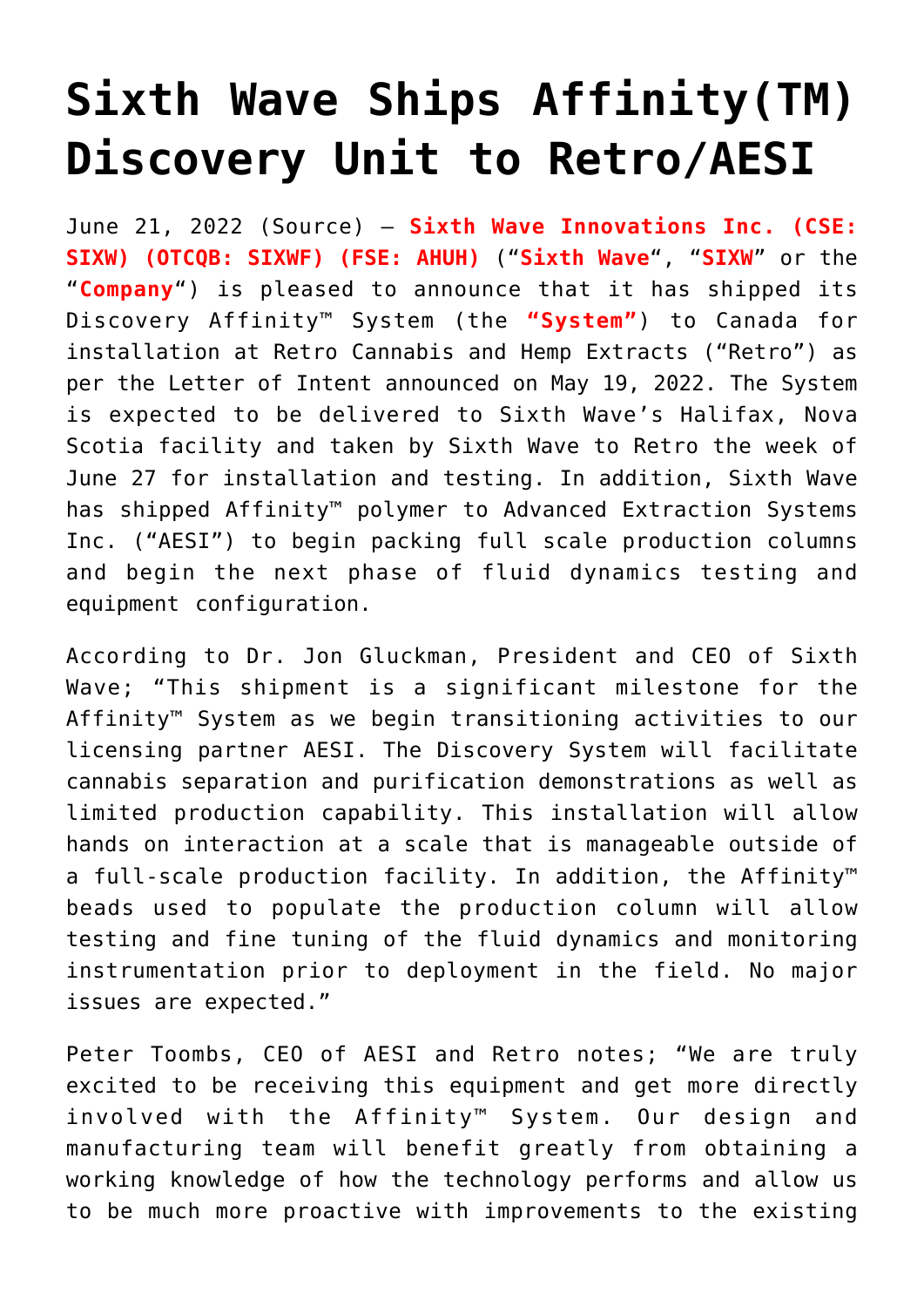designs that will ensure success in the industry. This will also give our sales and marketing team the needed training to successfully represent the Affinity™ System in the marketplace."

The Company further reports that it has granted a total of 300,000 options to the independent directors and 600,000 options to advisory board members of the Company as per advisory board agreements previously announced. The options are exercisable at \$0.15 per share and will expire on June 10, 2027. One third of the options will vest after six months, with an additional third vesting every six months thereafter until fully vested.

## **About Sixth Wave**

Sixth Wave is a nanotechnology company with patented technologies that focus on extraction and detection of target substances at the molecular level using highly specialized Molecularly Imprinted Polymers (MIPs). The Company is in the process of a commercial roll out of its Affinity™ cannabinoid purification system, as well as IXOS®, a line of extraction polymers for the gold mining industry. The Company is also in the development stages of a rapid diagnostic test for viruses under the Accelerated MIPs (AMIPS™) label.

Sixth Wave can design, develop and commercialize MIP solutions across a broad spectrum of industries. The company is focused on nanotechnology architectures that are highly relevant for detection and separation of viruses, biogenic amines and other pathogens, for which the Company has products at various stages of development.

For more information about Sixth Wave, please visit our web site at: www.sixthwave.com

ON BEHALF OF THE BOARD OF DIRECTORS

"Jonathan Gluckman"